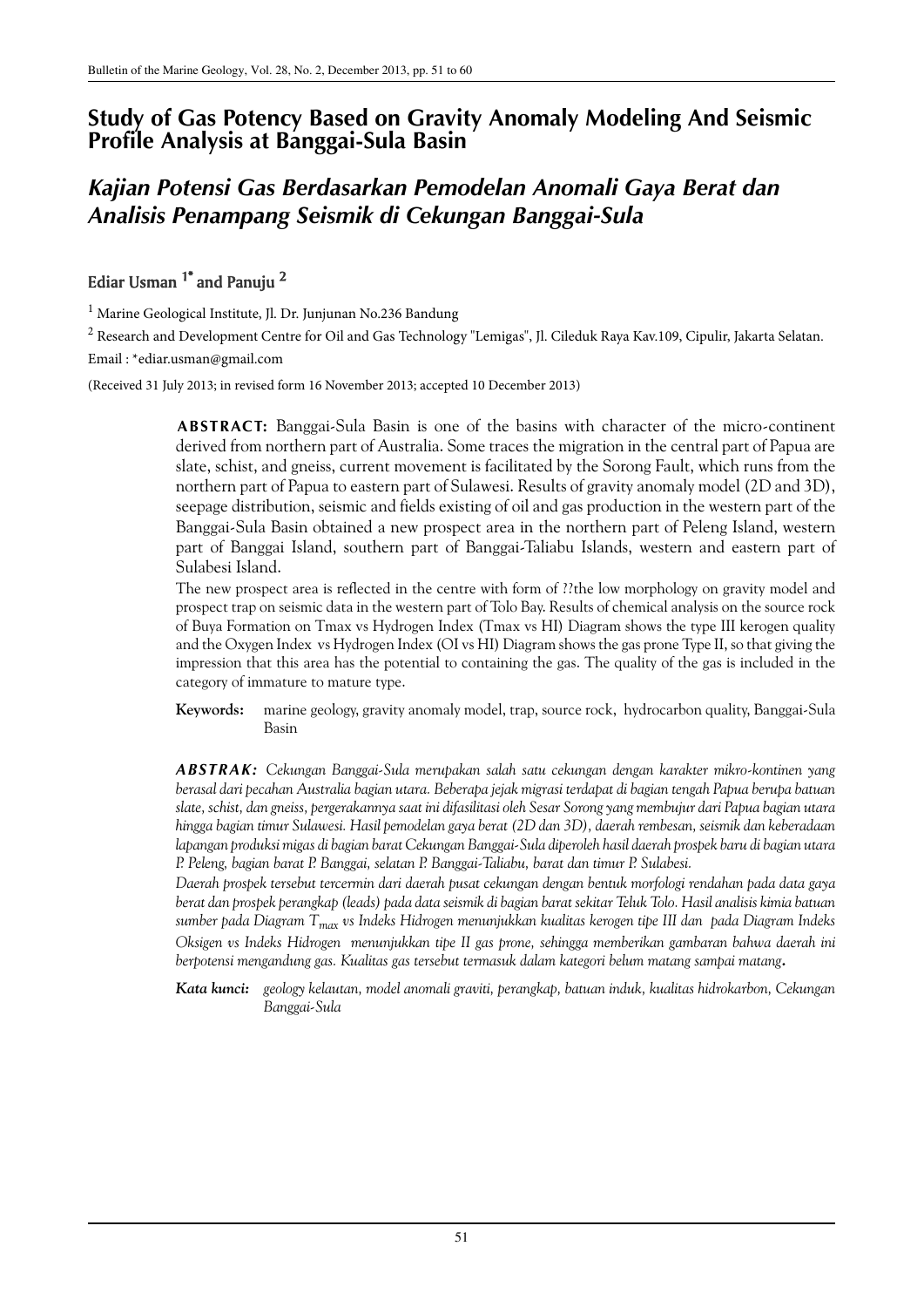# **INTRODUCTION**

Study area is located between coordinates 121°30'00' to 127°30'00" E and 0°25'00" to -2°50'00" S, with total area reaches  $6,000 \text{ km}^2$ .

Study area location, covers of eastern part of Central Sulawesi, and also including the waters around Banggai and Sula Islands and the waters of Molucca and Banda Sea. Banggai Islands consist of Peleng and Banggai Islands, while the Sula Islands consist of Taliabu, Mangole and Sulabesi Islands. In the geological termination, Banggai-Sula Basin covers the area such as of Tolo Bay, along east coast of Central Sulawesi, Banggai and Sula Islands are entirely included in the Banggai-Sula Microcontinent (Figure 1).

Banggai Sula basin is located in the eastern part of Central Sulawesi, consists of two islands of Banggai Islands and Sula Islands, which is known as the Banggai-Sula Islands. Banggai-Sula Basin is a basin with status of basin production. The area of gas production are located in Senoro, Donggi and Maleo Fields, of which there are around the eastern coast of Central Sulawesi. In this study, Banggai-Sula Basin region not only the Banggai Sula Micro-continent, but including the waters of Molucca and Banda Seas, Tolo Bay and the eastern part of coastal area of Central Sulawesi.

Geologically, Banggai-Sula Basin including on type of microcontinent as a part fractions of Australian Continent, that all the existing sediment characteristics of thick continental type and lithology varied as limestone lenses, carbonates shelf and sandstones. Based on these conditions, Banggai-Sula Basin has the potential to be further developed, especially around the production area with the same pattern of geological history, such as Peleng, Taliabu, Mangole Islands, and waters in southern part of Tolo Bay.

In the context of the hydrocarbons, the challenge now is to increase reserves and production efforts, as the current trend is the decline in reserves and production, so it is necessary to search new sources of oil and gas prospects. The main alternative is in the production basin, which will accelerate the discovery of new oil and gas reserves and will eventually support the national oil and gas production. Banggai-Sula Basin is one of the oil and gas producing basins, as a prospects area, especially in the direction of the same geological condition with production field around the east coast of Central Sulawesi.

The propose of this study to get the new prospect area as a base of determination for work area of oil and gas at Banggai Sula Basin. In addition, the need evaluation of geological conditions, especially kitchen area, sources rock, sediment thickness, migration process and traps, so as to determine more detailed regional exploration prospects in the future.

The regional geology of study area can be discussed as follow :



Figure 1. Location map of Banggai-Sula Basin and it's surrounding.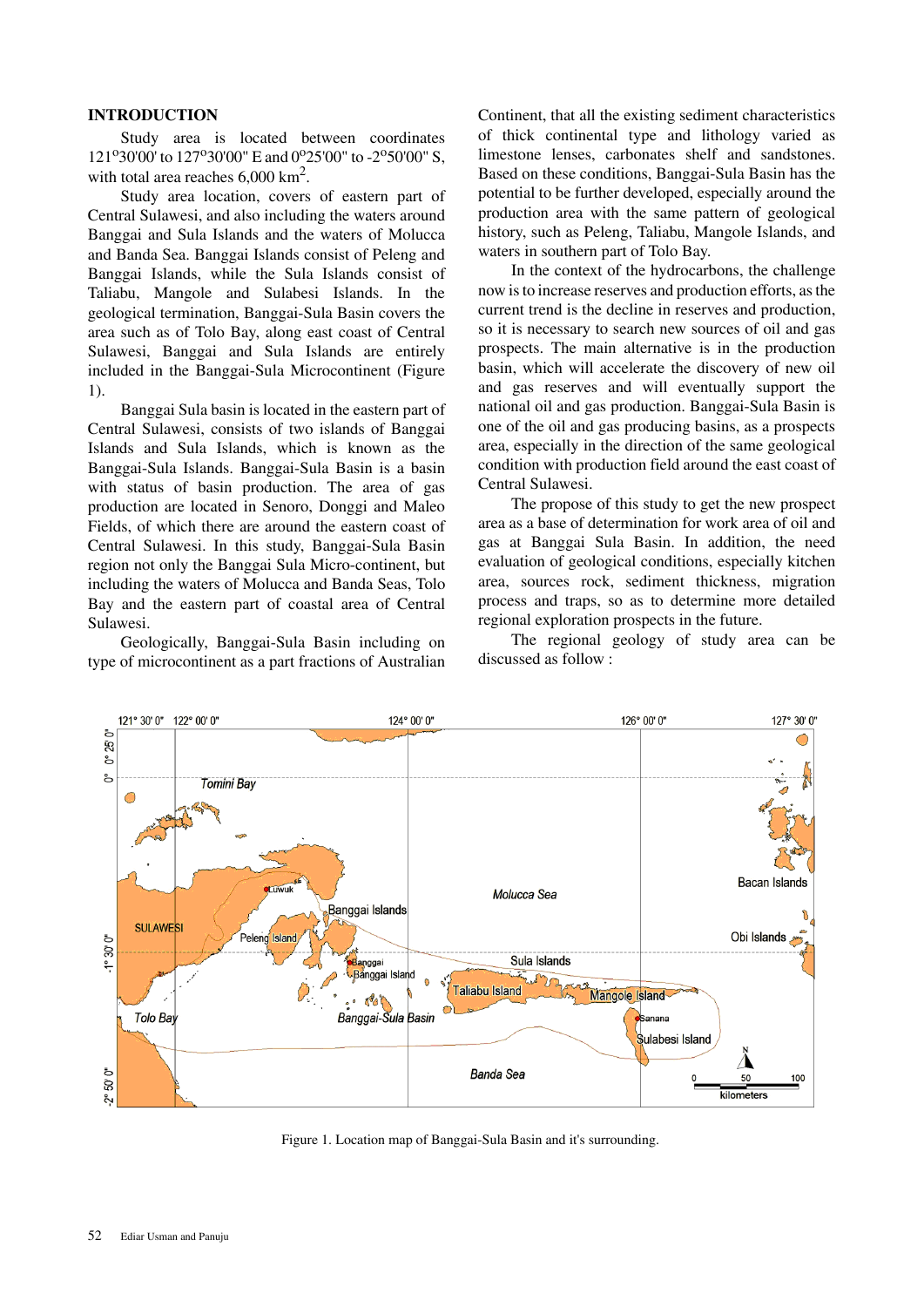### *History of Formation the Micro-continents*

Some early researchers agree, that based on geological similarities in tectonic processes and stratigraphic variations, the micro-continents in Eastern Part of Indonesia are Banggai-Sula, Mekongga, Tukangbesi-Buton, Buru-Seram, Obi-Bacan, Misool-Bird's Head, Lucipara and Sumba (Figure 2).

The micro-continents such as allochthonous micro-continent (allochthonous terrains) are based on rock sequences and the age is estimated to come from the northern part of the Australian continent, there are also around the central region of Papua (Hamilton, 1979; Simandjuntak, 1986; Simandjuntak and Barber, 1996; Hall, 2001). South Papua (including New Guinea) as a northern slope of the Australian Continent, and structurally has not separates at Neogen occurs when extensional faults time, which forms Terban Torres Strait which separates the mainland of Papua Craton interior mainland Australia. However, in understanding of continental crustal plate, the two regions is an unity with Australia Plate.

The presence of micro-continents around the study area since the Cretaceous to Early Miocene; is a series of tectonic activity associated with the movement of the Australian Plate and Pacific to the Indonesian Archipelago. Collision lines as the orogen lines its own characteristics and anatomy; depending masses of crusts and tectonic control. Anatomical pattern of the collision lines is the foreland and hinterland are composed of foreland basin, folding lines, foreland fault, suture melange, metamorphic lines and back arc (Satyana, 2007). The collision lines will be able to give the movement condition of micro-continent before and after collision with other masses of continet to form foreland basin type and suture of micro-continent. Type of suture forms fragments of oceanic sediments are uplifted and sandwiched between the ophiolite and oceanic sediments, which forms the basin suture narrow and complicated.

The earth scientists, generally believe that the micro-continents come and separate from Papua and move to the west by Sorong Fault since Cenozoic (Crostella, 1977). This opinion is based on the similarity of geological micro-continents with the Bird's Head in Papua, and the presence of ophiolite rocks as an oceanic product in central Sulawesi, Papua, Halmahera, Sulawesi and South Kalimantan; able to explain the condition of the Pacific Plate to the Indonesian Archipelago (Sopaheluwakan, 2007).

In Papua and micro-continents, tectonic extension is characterized by the formation of syn-breakup sequences, is called as red beds, which formed by the



Figure 2. Distribution map of micro-continents in the eastern part of Indonesia are Banggai-Sula, Mekongga, Tukangbesi-Buton, Buru-Seram, Obi-Bacan, Misool-Kepala Burung and Lucipara as an area containing hydrocarbon prospects (compiled from: Hamilton, 1979; Simandjuntak , 1986; Hall, 1996 & 2001; Usman, 2009).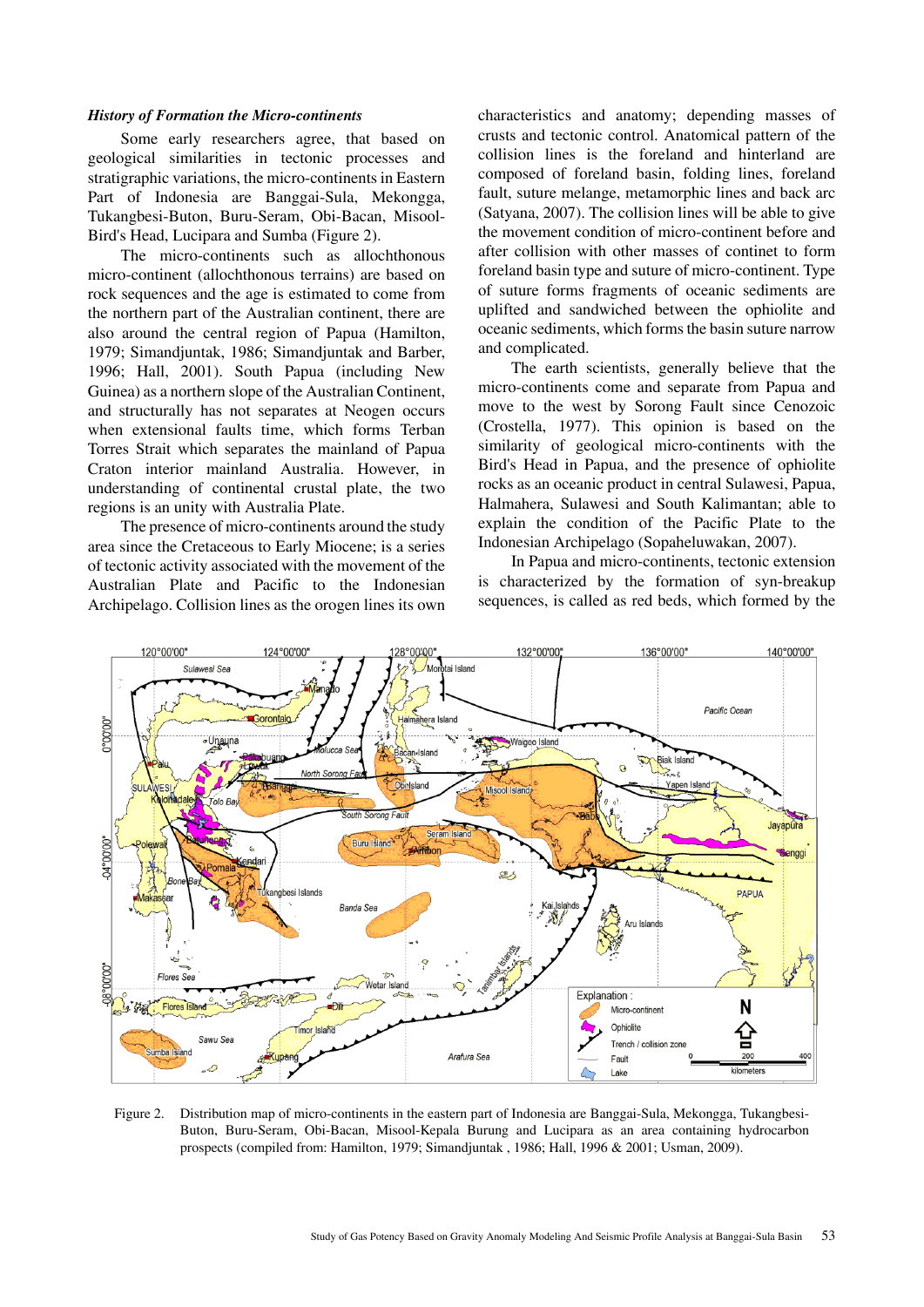red sandstone arkosa brownish, terrestrial sediment and carbonate in slope on the edge of the continental along Late Triassic. Red sandstone exposed only in a narrow place in the Banggai-Sula Islands (Simandjuntak, 1986).

During Late Cretaceous, deposition of limestones (ooze) occurs in micro-continents (Simandjuntak, 1986; Hartono, 1990), so that the micro-continents separated from the northern part of Papua and the Australian Continent. Extension and changes of position the micro-continent and Papua during Early Cretaceous above sea level, so it does not allow the deposition of sedimentary rocks occur. At the end of the Middle Cretaceous, the position change of microcontinents below sea level (sub-marine), so that the deposition limestone (Tanamu Formation) in the Late Cretaceous (Simandjuntak and Barber, 1996).

Since the Eocene in the regions, the formation of carbonate exposures in almost all the micro continents, carbonate deposition exposure does not occur again until Early Miocene. This is due to tectonic activity and position changes of micro-continent, has given rise to several fragments smaller islands in the Paleocene, Oligo-Miocene and Middle Miocene. Therefore, the presence of limestone lenses later known as hydrocarbon traps in the Misool-Head Bird and Banggai-Sula Basins (PND, 2006).

In the Paleocene is formed the fragments in microcontinents of Banggai-Sula, Tukangbesi, Buton, Buru-Seram, Misool and Bird's Head and Salawati Bintuni Basin in extension line with Papua. On Eocene the formation of carbonate on shelf of micro-continents and more intensive and widespread in Papua and New Guinea, while in Salawati and Bintuni Basin occurs the sedimentation of clastic to form the sediment thickness reaches 3,000 meters from Eocene to Oligocene (Karig et al, 1987).

Important episode in the formation of Banggai Sula Micro-continent on Oligo-Miocene epoch which is caused by separation of the continents from Bird's Head to form the Banggai Sula Basin and then the movement of west-northwest direction by horizontal movement of Sorong Fault transform. At the same time followed by a formation process of limestone lens. At the Eocene-Miocene, the limestones at the shelfs of continents; later fill in the basins. Banggai-Sula and Salawati Basin are separate with Bintuni, currently the most prospect containing hydrocarbons basins on tracks of Misool - Bird's Head. The presence of hydrocarbons formed in the layer of sandstone and limestone lenses in Salawati and Bintuni Basins. Even on other micro-continent origin around the Banda Sea; based on tectonic processes and stratigraphy layers have a thicker layer of sediment are compared with some sediment in the

ocean basins, both basins have the same level of prospective for hydrocarbon content.

# *Physiography of Banggai Sula Basin*

Generally, physiographic conditions of Banggai-Sula Basin and its surrounding affected by regional tectonic patterns, especially the role of Sorong Fault. The existence of Sorong Fault as an indication the movement of Banggai Sula microcontinent from Australia to Asia directions. Banggai Sula microcontinent fragments entirely as a continent with a pattern altitude is relatively elongated shape with the west - east and lithology variations associated with the continent.

Banggai Sula Basin are covers of islands and waters of Banggai Sula, physiographically forms the high and low morphology. High area such as Peleng, Banggai, Taliabu, Mangole and Sulabesi Islands. This high formed by movement of Banggai-Sula microcontinent to west direction and pushed the central part of east and north-east arm of eastern part of Sulawesi Island, so that central part of Banggai Sula microcontinent is upraised above sea level (Figure 3).

At the northern and southern part of Banggai-Sula Basin are bordered by North and South of Sorong Faults formed the low mophology (see Figure 2). The western part of Baggai-Sula Basin is pushed the eastern part of Central Sulawesi to west direction, so structurally, geological conditions in the Banggai Sula Basin constantly to the eastern Sulawesi and has similarities with the geology around the east coast of Central Sulawesi. Around the east coast of Central Sulawesi there is a gas production field, such as Senoro, Donggi and Maleo Fields. This condition is also caused by the collision between the micro-continent of Banggai-Sula and eastern arm of Sulawesi, the majority of western Banggai Sula to interaction with the central Sulawesi.

The Banggai Sula basin is 52,490 km square wide are covers Banggai-Sula Islands (including most of eastern part of Central Sulawesi), south Molucca Sea and north Banda Sea.

# **METHODS**

The methods that were used are the compilation of data processing (2D and 3D) of gravity modeling data from Aero Gravity USGS (2009) and the geochemistry analysis of source rock on Buya Formation (Panuju, 2006). Geochemical analysis to determine the type and level of maturity of the gas using the Diagrams of Tmax vs Hydrogen Index (Tmax vs HI) and Oxygen Index vs Hydrogen Index (OI vs HI).

Another analysis are secondary data and hydrocarbon seepage compilation from some publication data.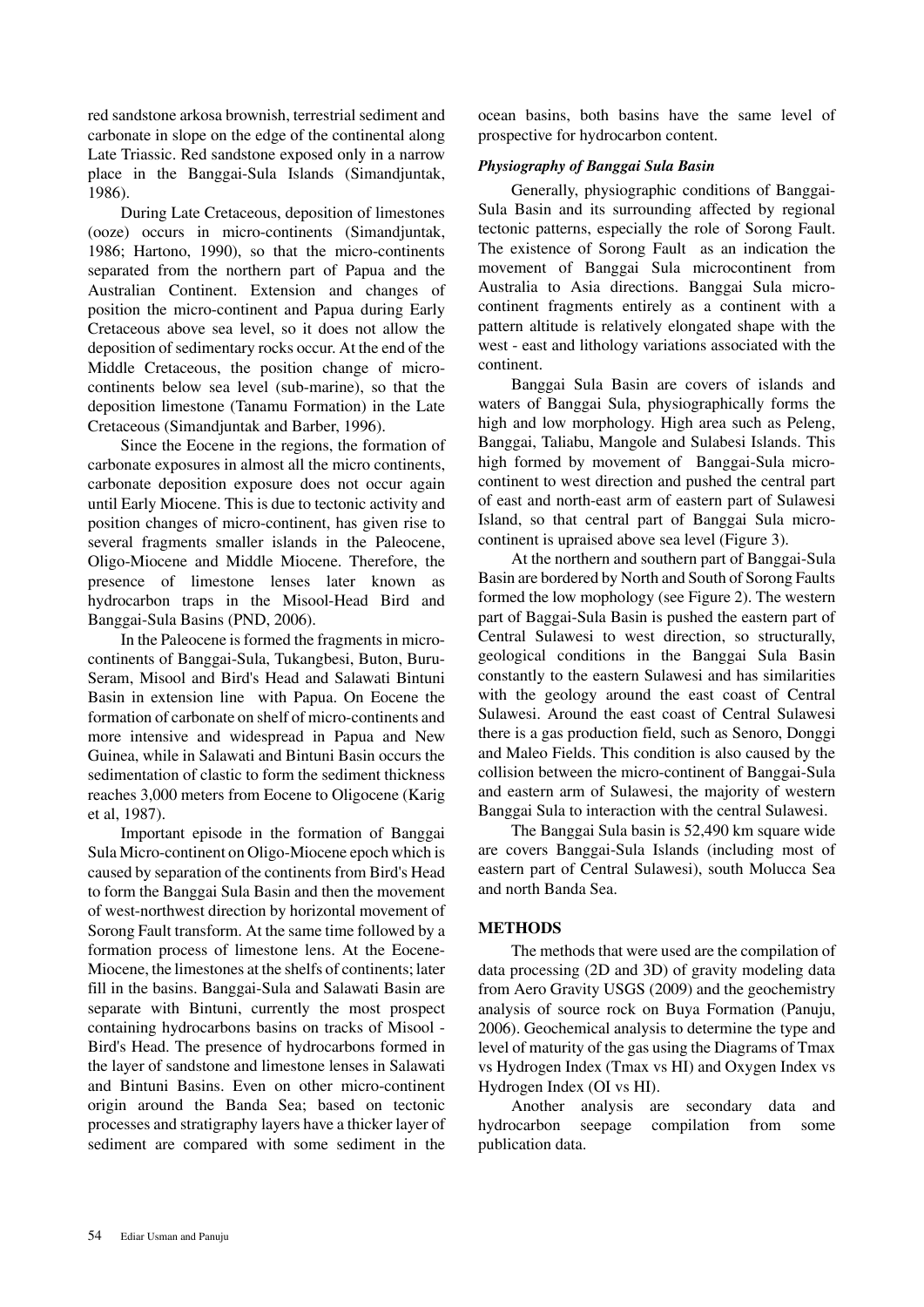

Figure 3. Border line of Tertiary sediment thickness in Banggai-Sula Basin and it's surrounding (Hamilton, 1979).

# **RESULTS**

#### *Morphology of Basement*

Gravity data can describe the pattern of basement morphology such as high and valleys around the Banggai-Sula Basin, especially to the central, north and south direction. Result of gravity data processing and modeling shows that valley areas around the Molucca Sea in the north, and the southern part of the Banda Sea. This condition is representative of heights/ridges around Taliabu, Mangole and Banggai Islands (western Taliabu lsland). These results may describe the morphological pattern of basement around the Banggai-Sula Basin, particularly for predicting the central basin (depocentre) and the sources location of hydrocarbon formation.

Gravity anomaly data can also be correlated with the data of sediment thickness and seepage distribution in order to predict the source of hydrocarbon migration direction and trap system. Result of gravity anomaly analysis shows that four valley in the bedrock in Banggai-Sula Basin and i'ts surrounding. The fourth valley that can be categorized as a sub-basin, located in the north and south-west Peleng Island, the southern

part of Taliabu Island and southern part of Mangole Island. The subsequent pattern of highs and valleys was made in the three-dimensional (3D) forrm, in order to describe the pattern of basement morphology in Banggai-Sula Basin and it's surrounding (Figure 4).

#### *Trap Structure*

In order to strengthen the data on oil and gas in the Banggai-ula Basin, used the seismic line BS07-11 with west - east direction is located in the southern Banggai Island or eastern part of Central Sulawesi. On the crosssection shows the folding pattern and faulting complex (Figure 5).

In the oil and gas exploration, these showing the sediment thickness pattern gives the prospect about tectonic interaction between westrn part of Banggai-Sula Micro-continent with central part of Eastern Sulawesi which forms the trap structure (lead) as a prospect area of gas.

In the seismic section above shows the foldings and fracturings patterns are more obvious. On the cross section also showed a pattern of anticlines and hydrocarbon traps (lead) a clear and larger size. The trap is connected by a pattern structure with older rocks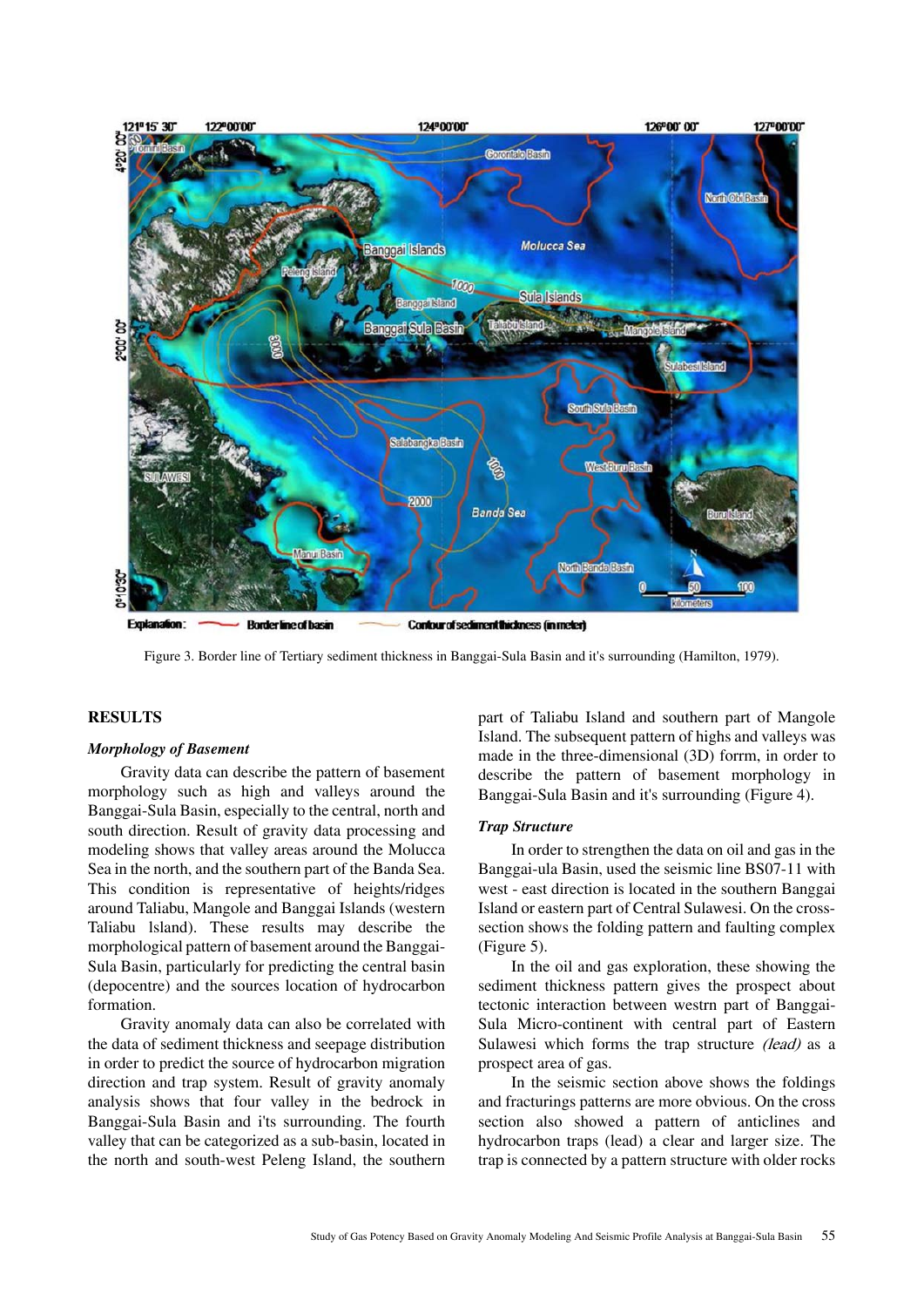

Figure 4. 3D Block of Banggai-Sula Basin based on gravity modeling.



Figure 5. Seismic section of BS07-11 with west - east direction at east Sulawesi (data source: ISIS-TGS, 2011; in Satyana, 2011).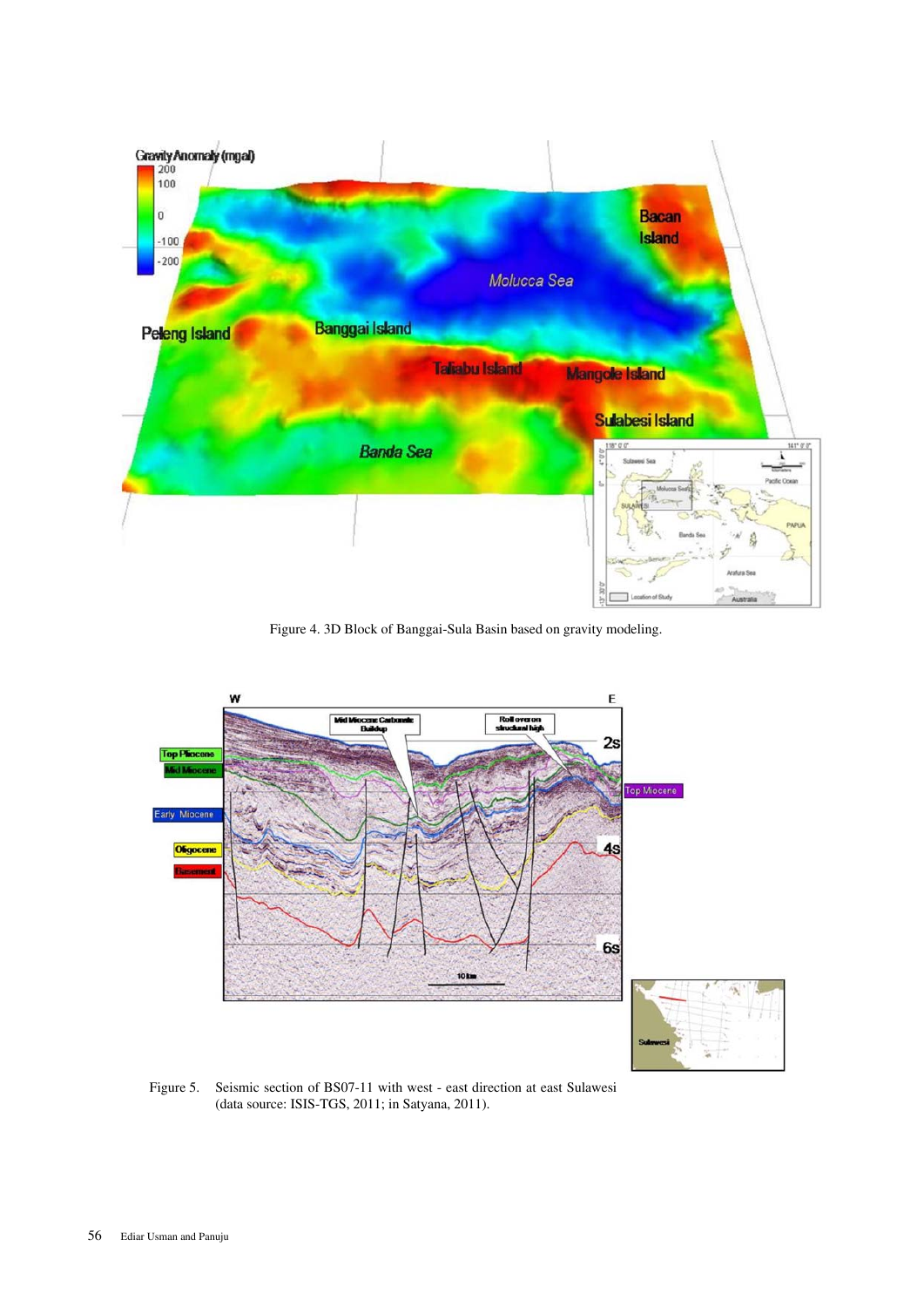

Figure 6. Distribution location map of seepage around Banggai-Sula Basin (compiled from: Panuju, 2006; Satyana, 2011).

in the bottom, so that based on system hydrocarbons, further enabling the development of hydrocarbon traps in the eastern part of BS07-11 seismic line. Generally, the seismic BS07-11 showed the formation of carbonate which is believed to be the limestone lens. In addition there is also anticline that is connected to the heights of basement.

#### *Hydrocarbon Seepage.*

The area of hydrocarbon seepage in the Banggai-Sula Basin to describe the migration process is still ongoing. This condition also indicates the existence of an active petroleum system. Hydrocarbon seepage is generally in the offshore of islands, and some of them at the bottom of the Molucca Sea at a depth of 3,000 meters. This area Including the depth of the marine environment. Seepage is not only found in the basin area, but also outside the basin boundary.

This condition also illustrates the pattern of spread of seepage which follow the regional tectonic pattern, so it is not limited to the basin area, but also in all the tectonic lines (faults and fractures) which allows oil and gas out. Around the Molucca Sea, there is seepage of oil and gas, but the gas seepage is more dominant than the seepage of oil (Figure 6).

Around Taliabu, Mangole and Sulabesi Islands showed the mostly petroleum seepage, and is commonly found in the ocean. In the western part, around the Tolo Bay shows the gas seepage. The existence of gas seepage is correlated with several gas fields that have been in production around the eastern part of Sulawesi, such as Senoro, Donggi and Maleo Fields.

Gas seepage in the Tolo Bay region occupies about exposure and slope the offshore of East Sulawesi. Most are in the marine environment (deep sea) around the Banda Sea at depths between 2000 to 6000 meters. Seepage is not far away from the gas field has been in production. This condition indicates that the seepage develops toward reservaoir traps around the eastern coast of Sulawesi. This condition, it can be predicted that the area around the gas seepage, or areas of the eastern part of the field which has been producing to the south around the east coast of Sulawesi is a region for oil and gas exploration prospects in the future.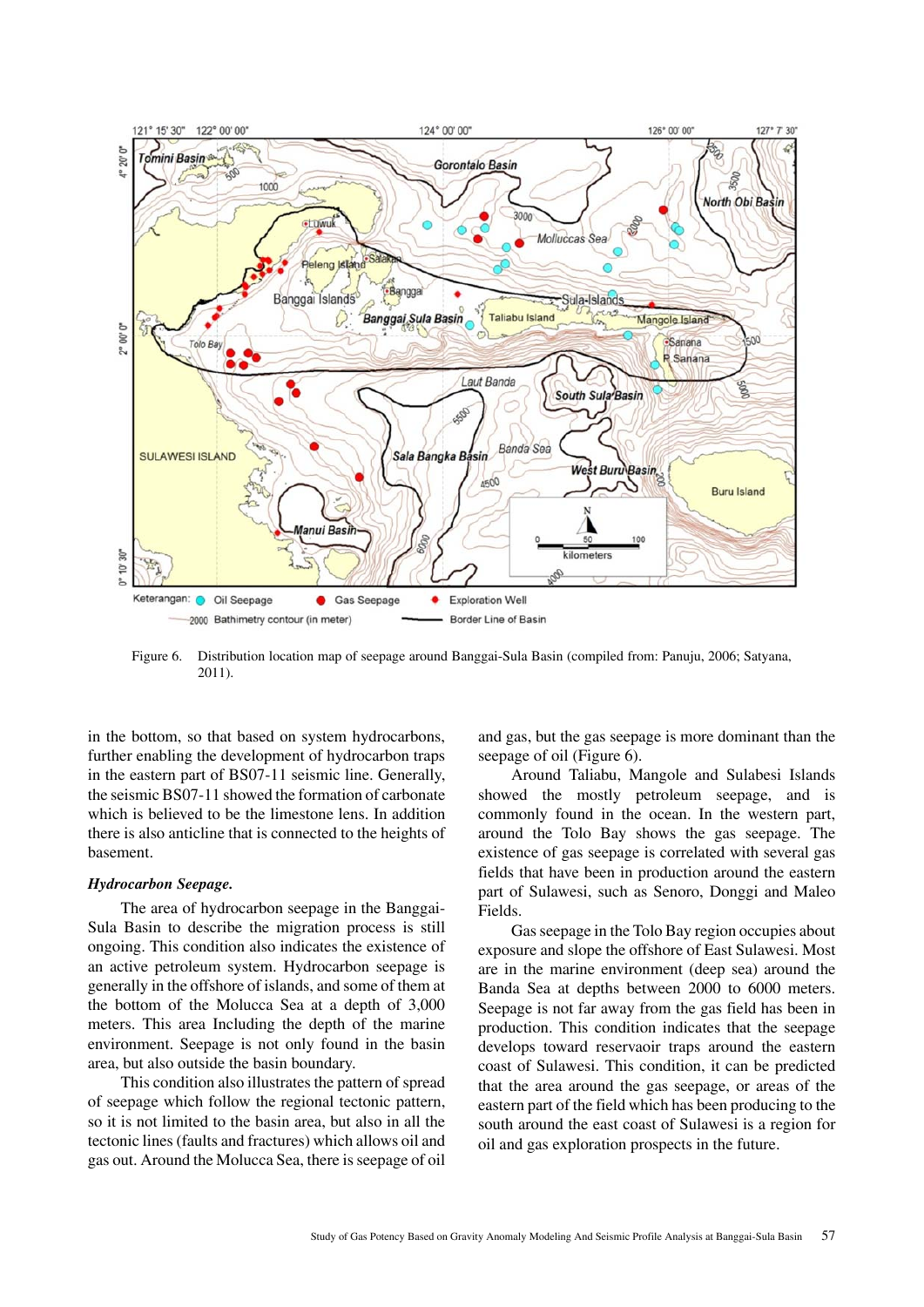#### *Quality of Hydrocarbons*

The target on the this study of hydrocarbons in the Banggai Sula Basin is Bobong and Buya Formation. Buya Formation lies above Bobong Formation, and Buya Formation is formation the rich of fossils was formed in the Middle Jurassic to Lower Cretaceous, containing shale limestone and quartz sandstone layers thick at the base (PND, 2006). Buya Formation thickness reaches 2,000 meters and deposited in anoxic environments. Buya Formation is one part of Pre-Tertiary transgressive cycle.

Quartz sandstone on the Bobong and Buya Formation is the main reservoir formed from the continental shelf with the value of porosity 17-22%. Furthermore, shale in the Buya Formation, is also the main source rock in Banggai Sula Basin and its surrounding areas. Based on the plot of  $T_{\text{max}}$  vs HI diagram shows the quality of source rocks in the Buya Formation as a Type III kerogen (P3TMGB "Lemigas", 2010) - (Figure 7).

Both formations produces the gas seepage in Peleng Island, and oil and gas in Tiaka, Tomori Block, the western part of the basin. The type of kerogen for both formation are type III kerogen. This condition is potential to produce the gas and less likely to produce the oil in mature thermal condition.

Claystone at Upper Bobong Formation as a source rock with thermal maturity is a good potential for hydrocarbon, and HI  $65 - 133$  and Tmax 428 - 440<sup>o</sup>C. Jurassic mudstone at the top of the Buya Formation, formed of claystone / siltstone buildup of carbon in the



Figure 7. Plot of chemical analysis of Buya Formation (Pra-Tersier) on Tmax vs HI Diagram (P3TMGB "Lemigas", 2010).



Figure 8. Plot of chemical analysis of Buya Formation outcrop (Pra-Tertiary) on OI vs HI Diagram (P3TMGB "Lemigas", 2010).

shallow sea. It is the source rock thermal maturity, the potential for moderate (0.67 to 1.05%), HI 51-78, and  $T_{\text{max}}$  417 to 436°C. Formation quartzite sandstone reservoir at Bobong in Peleng Island serves as a reservoir rock, while the Buya Formation indicates the porosity from 3.4 to 21.9% or an average of 10.5% (PND, 2006).

Furthermore, the results of chemical analysis plot of Buya Formation sample (Pre-Tertiary) in the OI vs HI Diagram shows the gas prone Type II (Figure 8). These results are supported by analysis of hydrocarbon source rocks in this area are included in the type III kerogen, and potential for gas. However, the quality of the gas is included in the category of immature, and also the relatively low TOC content.

Traps and migration are generally as a clos structure for hydrocarbon traps, Taliabu Shelf is represents the most exciting areas. Around continental crust in the eastern part of Banggai Island and northern Taliabu and Mangole Islands also potential for gas trap. Several large regional traps on Taliabu Shelf identified as a Tertiary carbonate.

#### **DISCUSSION**

Regional geological conditions of Banggai-Sula Basin and its surrounding are very supporting in the strengthening of conclusions about the rocks and tectonic setting as an area of microcontinent type. Banggai-Sula Basin has a geological character is dominated by red sandstone, arkosa brownish,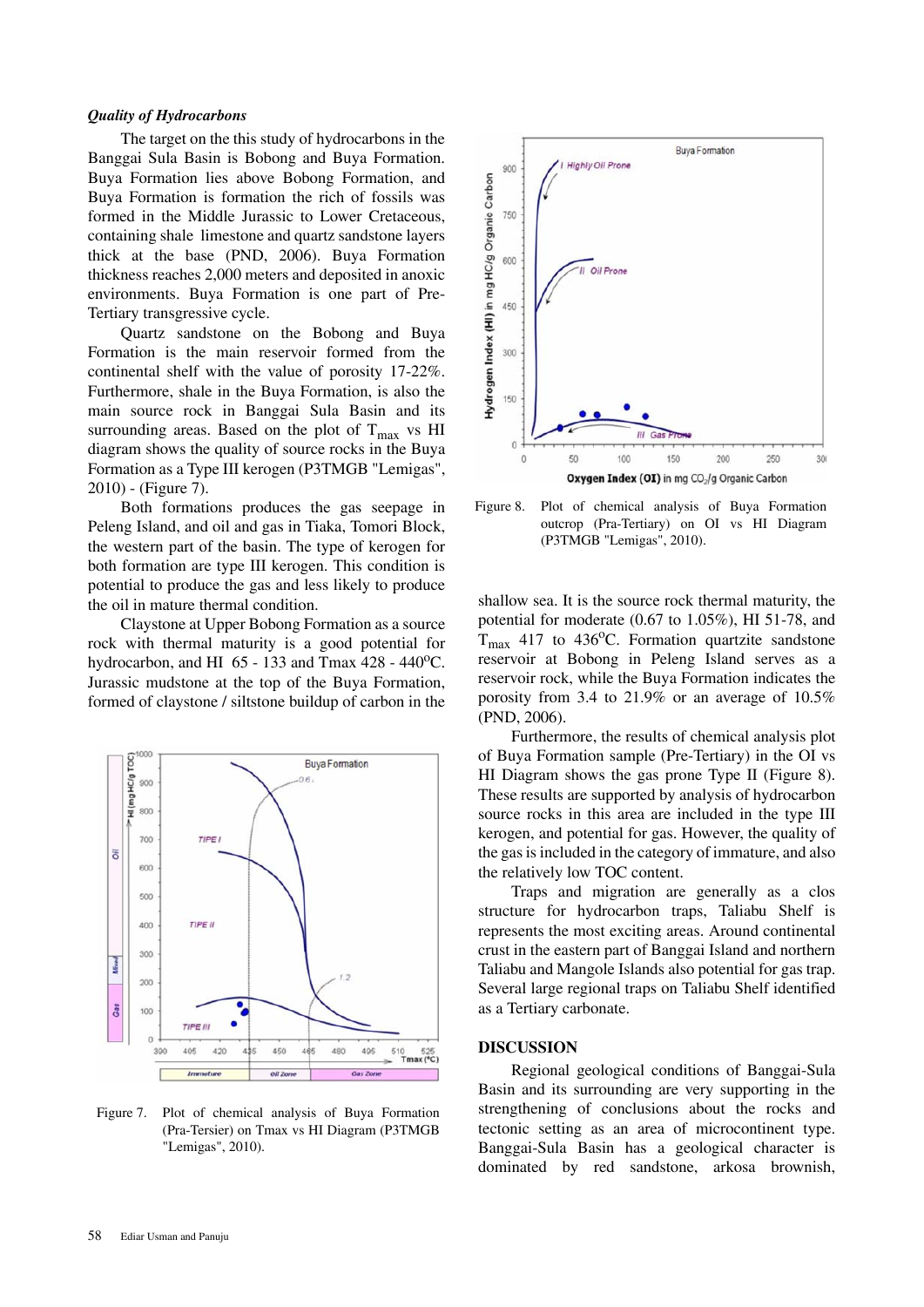

Figure 9. Map of gravity anomaly (in mgal) in Banggai-Sula Basin and it's surroundings shows four valleys area as a source of hydrokarbon.

terrestrial sediment and carbonate in slope on the edge of the continental with Late Triassic age. Red sandstone exposed only in a narrow place in the Banggai-Sula Islands.

Base on gravity anomaly model can be detemined the area of valleys as order to predict the source of hydrocarbon migration direction and trap system. Result of gravity anomaly analysis in western and southern part of Banggai-Sula Islands shows that four valley in the bedrock in Banggai-Sula Basin and i'ts surrounding. The fourth valley that can be categorized as a sub-basin, located in the north and south-west Peleng Island, the southern part of Taliabu Island and southern part of Mangole Island.

The largest valley in southwest part of Peleng Island with the north - south direction and southern part of Banggai Island with west - east direction (Figure 9). Both areas are potential areas as a source of gas and the prospect area for gas exploration detail in the Banggai-Sula Basin.

The heights area are at the center of Peleng Island, the southern part of Banggai Island, central and southern parts of Taliabu Island, central of Mangole and Sulabesi Islands. The heights area are estimated as a migration destination and area of hydrocarbon trap (see also Figure 5).

Results of sample analysis at Buya Formation, still need to be developed to take some additional samples. This is due to tree samples shows that the type of gas prone and the maturity conditions are immature to mature. The maturity analysis will assist in determining the level of maturity in more detail.

These results are differ with the type of gas in the production field, the gas is at a mature level, so it needs further analysis on rock samples at Buya Formation, especially in the fresh better samples.

# **CONCLUSION**

Based on study result, such as the gravity data (2D and 3D), seepage areas, seismic profile, Tmax vs HI and OI vs HI Diagrams and existing conditions of oil and gas production in the western part of the Banggai-Sula Basin obtain the information on opportunities to get new prospect area. Based on gravity modeling five valley that can be categorized as a sub-basin and source of hydrocarbon. These area are located in the northern part of Peleng Island, western part of Banggai Island, south Banggai - Taliabu Islands, western and eastern Sulabesi Island

Results of chemical analysis on the source rock by Tmax vs HI Diagram shows that type III kerogen quality and from the OI vs HI diagram shows that gas